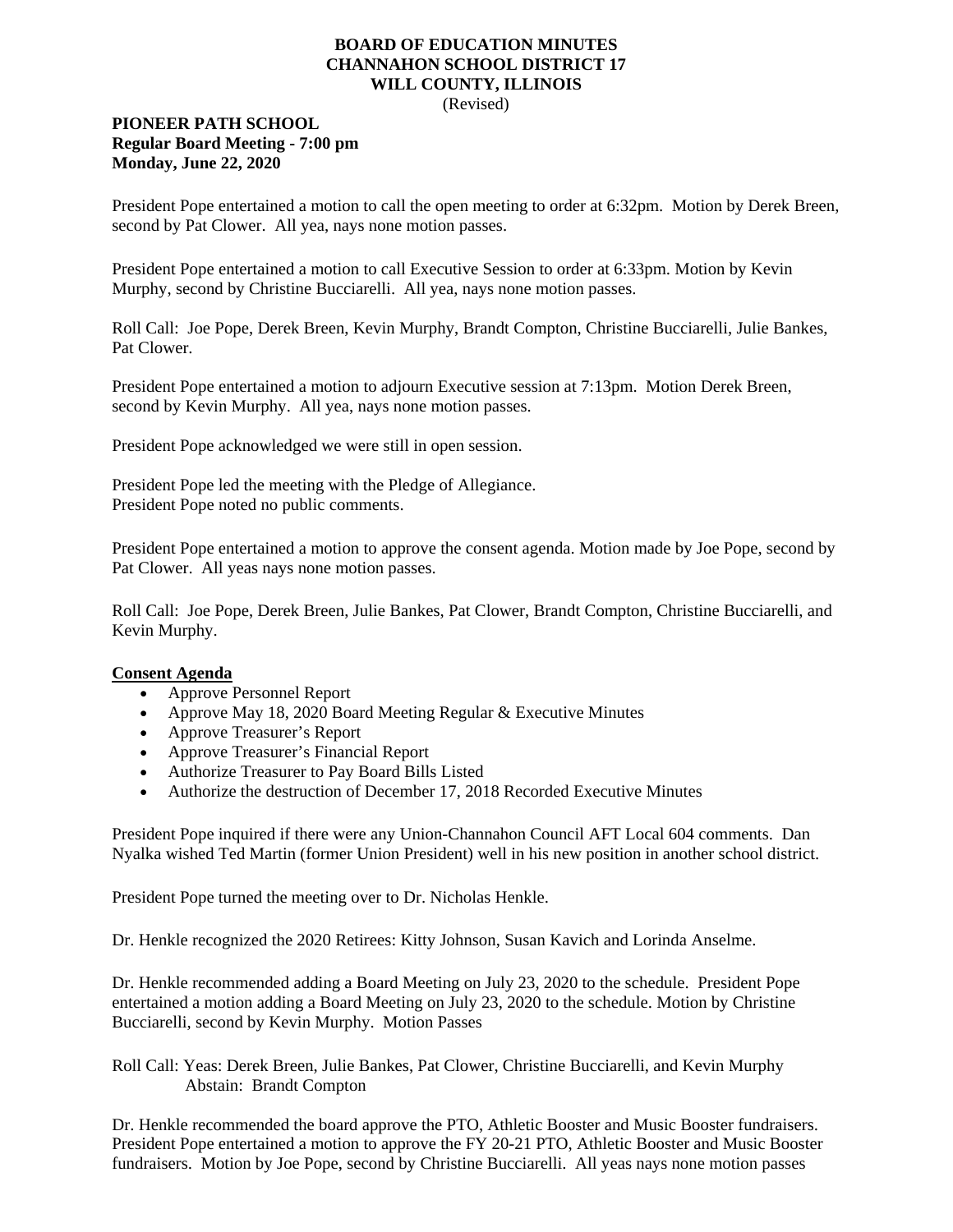Roll Call: Julie Bankes, Pat Clower, Brandt Compton, Christine Bucciarelli, Kevin Murphy, Joe Pope, and Derek Breen.

Dr. Henkle recommended the Board approve the purchase of laptops for K-4 teachers at a total of \$73,800 using available ESSER funds. President Pope entertained a motion to approve the purchase of laptops for K-4 teachers at a total of \$73,800 using available ESSER funds. Motion by Brandt Compton, second by Pat Clower. All yeas nays none motion passes

Roll Call: Pat Clower, Brandt Compton, Christine Bucciarelli, Kevin Murphy, Joe Pope, Derek Breen, and Julie Bankes.

Dr. Henkle recommended the board approve the proposal by ITR Systems for a total cost of \$53,425 to install a modular intercom system at NBG, PP and TRS including an additional 20 wall clocks at a cost of \$135/clock for a total cost of \$56,125.

President Pope entertained a motion to approve the proposal by ITR Systems for a total cost of \$53,425 to install a modular intercom system with wireless synchronized wall clocks including an additional 20 clocks for a cost of \$135/clock for a total cost of \$56,125. Motion by Joe Pope, second by Julie Bankes. All yeas, nays none motion passes.

Roll Call: Brandt Compton, Christine Bucciarelli, Kevin Murphy, Joe Pope, Derek Breen, Julie Bankes, and Pat Clower.

Dr. Henkle recommended the board approve the purchase of 100 portable Wi-Fi phones at a total cost of \$15,500. President Pope entertained a motion to approve the purchase of 100 portable Wi-Fi phones at a total cost of \$15,500. Motion by Kevin Murphy second by Pat Clower. All yeas nays none motion passes.

Roll Call: Christine Bucciarelli, Kevin Murphy, Joe Pope, Derek Breen, Julie Bankes, Pat Clower, and Brandt Compton.

Dr. Henkle recommended the board approve the Memorandum of Understanding between the Channahon School District 17 Board of Education and the Channahon Council AFT/IFT Local 604 AFL-CIO, for a one year extension of the Collective Bargaining Agreement with a three percent increase and \$1,000 for each member advancing on the pay scale. President Pope entertained a motion to approve the Memorandum of Understanding between the Channahon School District 17 Board of Education and the Channahon Council AFT/IFT Local 604 AFL-CIO, for a one year extension of the Collective Bargaining Agreement with a three percent increase and \$1,000 for each member advancing on the pay scale. Motion by Joe Pope second by Pat Clower.

Roll Call: Julie Bankes, Pat Clower, Christine Bucciarelli, Kevin Murphy, Joe Pope, and Derek Breen

Dr. Henkle recommended the board approve the FY21 SOWIC Lease Agreement. President Pope entertained a motion to approve the FY21 SOWIC Lease Agreement. Motion by Joe Pope, second by Pat Clower. Motion passes

Roll Call: Yeas: Kevin Murphy, Joe Pope, Derek Breen, Pat Clower, Brandt Compton, and Christine Bucciarelli.

Abstain: Julie Bankes

Dr. Henkle recommended the board approve the increases for administrative staff. President Pope recommended the board approve the increases for administrative staff. Motion by Joe Pope second by Christine Bucciarelli. All yeas nays none motion passes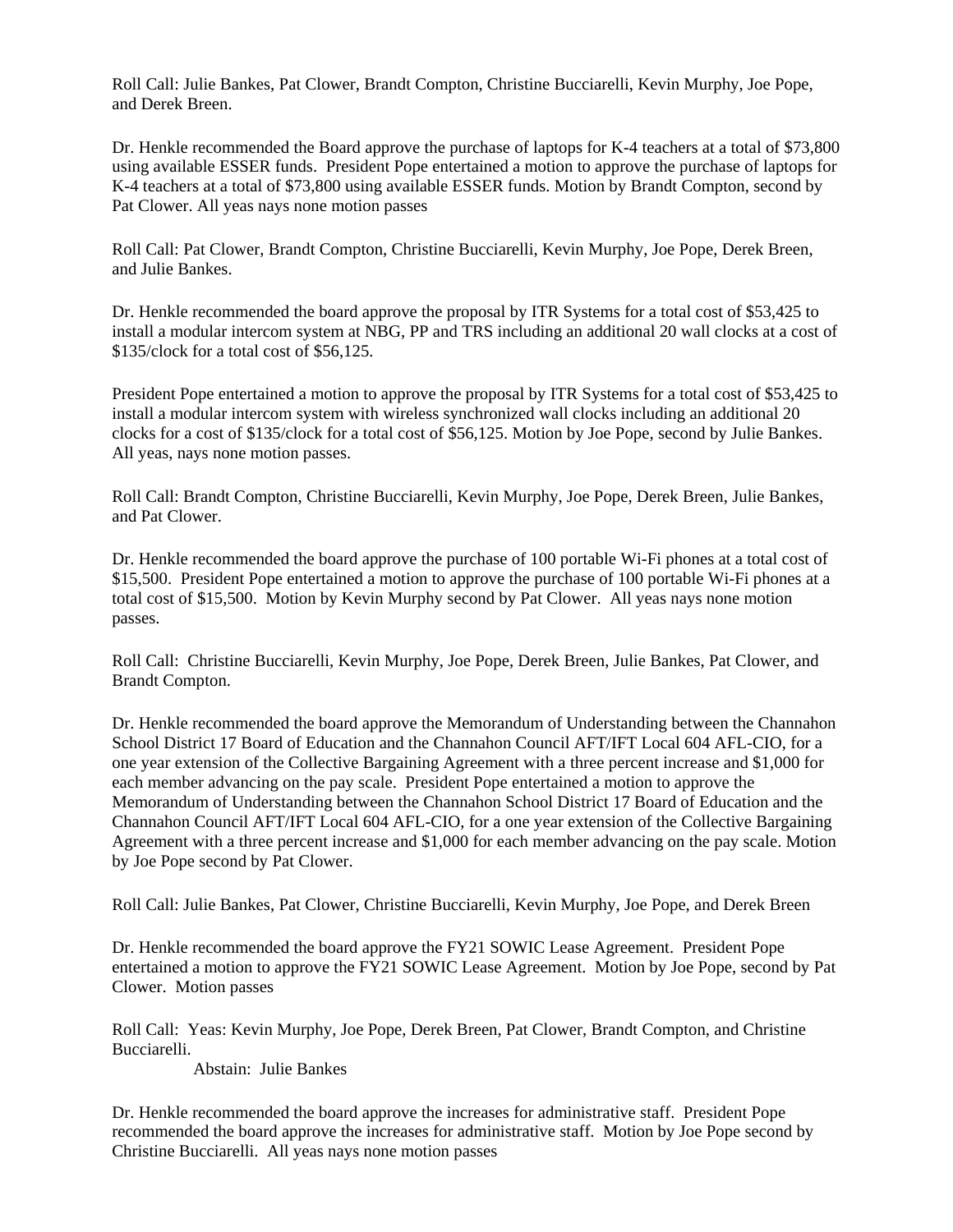| <b>Brad Homerding</b> | $$79,015 + TRS$  |
|-----------------------|------------------|
| Chad Uphoff           | $$124,584 + TRS$ |
| Jeremy McBrayer       | $$94,769 + TRS$  |
| David Bergstrom       | \$92,430         |

Roll Call: Derek Breen, Julie Bankes, Pat Clower, Brandt Compton, Christine Bucciarelli, Kevin Murphy, Joe Pope.

President Pope entertained a motion to approve the non-release the last 6 months written minutes except for January and May. Motion by Pat Clower second by Julie Bankes. All yeas nays none motion passes

Roll Call: Pat Clower, Brandt Compton, Christine Bucciarelli, Kevin Murphy, Joe Pope, Derek Breen, and Julie Bankes.

Dr. Henkle discussed the work of the Reopening Task Force to develop plan for items needed that will make sure we are successfully prepared to resume school. Dr. Henkle presented possible returning scenarios all depending on the guidance from ISBE in the coming days. The board is comfortable with going into Phase IV.

Dr. Henkle discussed the Board Policy 5:212 Retirement-Board asked that Dr. Henkle to bring back for Board action in July.

President Pope turned the meeting over to Mr. Schroeder

Mr. Schroeder recommended the board approve the Channahon School District 17 2020-2021 Tentative Budget. President Pope entertained a motion to approve the Channahon School District 17 2020-2021 Tentative Budget. Motion by Joe Poe second by Pat Clower. All yeas nays none motion passes.

Roll Call: Christine Bucciarelli, Kevin Murphy, Joe Pope, Derek Bree, Julie Bankes, and Pat Clower

Mr. Schroeder recommended the board approve the temporary modification to the 2010 health insurance premium cost sharing to 90% District, 10% employee **only** for access to the HMO option if an employee's spouse does not have access to employer-sponsored medical coverage or Medicare effective today through December 31, 2020. President Pope entertained this motion. Motion by Kevin Murphy and second by Pat Clower. Motion Passes

Roll Call: Yeas - Joe Pope, Derek Breen, Julie Bankes, Pat Clower, Christine Bucciarelli, and Kevin Murphy.

Abstain: Brandt Compton.

Mr. Schroeder recommended the board approve and accept the AIA Contract with Legat Architects, setting the rate for services at 8.5% for projects exceeding 500K. President Pope entertained a motion to approve and accept the AIA Contract with Legat Architects, setting the rate for services at 8.5% for projects exceeding 500K. Motion by Kevin Murphy second by Christine Bucciarelli. All yeas nays none motion passes.

Roll Call: Derek Breen, Julie Bankes, Pat Clower, Brandt Compton, Christine Bucciarelli, Kevin Murphy and Joe Pope.

Mr. Schroeder discussed with the board two projects for the Fiscal FY21. NB Galloway roofing and the Three Rivers conversion of Industrial Arts rooms and the Library. Board directed Mr. Schroeder to bring back more information and action at the July board meeting.

Mr. Schroeder recommended the board recertify the IDOT serious safety hazard findings for the 2020- 2021 school year. President Pope entertained a motion to recertify the IDOT serious safety hazard